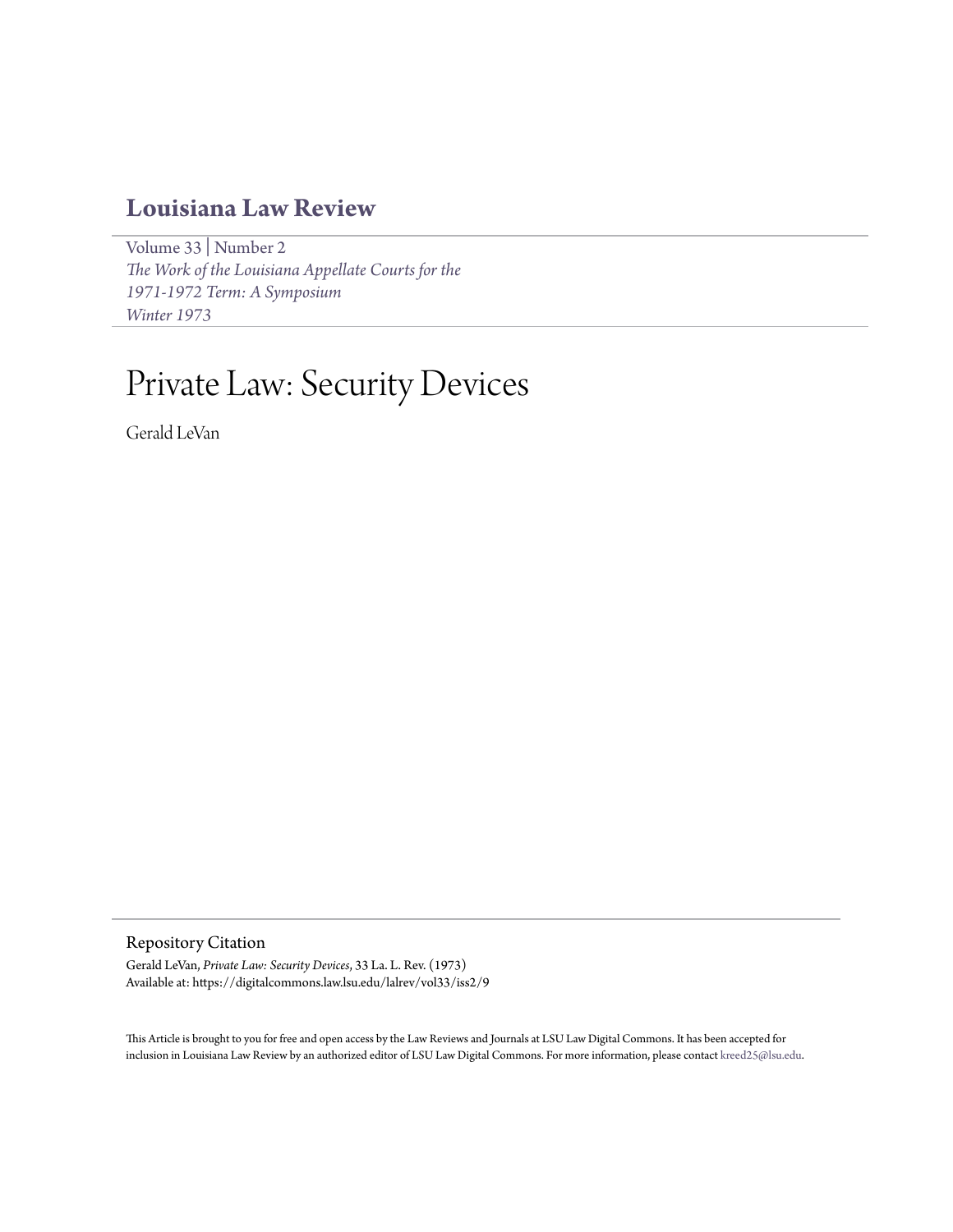### SECURITY DEVICES

*Gerald Le Van\**

#### COLLATERAL **MORTGAGES**

After more than a century of considerable confusion about mortgages to secure future advances and collateral mortgages, much of the mist has been cleared away this year **by** two decisions, *Thrift Funds Canal, Inc. v. Foy1* and *New Orleans Silversmiths, Inc. v. Toups.2*

The decision of the court of appeal in *Foy* was discussed at length in this *Symposium* last year in connection with a brief review of mortgages to secure future advances and collateral mortgages.<sup>3</sup> In 1963, Foy executed a note in the amount of \$10,000 secured by a first mortgage on an unimproved lot in Jefferson Parish. Three years later, he executed a note to the same creditor in the amount of \$3,000, the second note reciting that it was also secured by the 1963 mortgage. In 1968, Foy executed a third note, this time in favor of Thrift Funds Canal, Inc., secured by a second mortgage on the same lot. The original mortgage had not been extinguished by payment of the \$10,000 note at the time the \$3,000 note was executed. Upon foreclosure of the second mortgage by Thrift Funds, the Fourth Circuit<sup>4</sup> held that since the original act of mortgage did not *recite* that it was given to secure future advances, the second note (for \$3,000) was not secured thereby; or, in other words, a mortgage granted to secure future advances must so state.

In the course of affirming the Fourth Circuit (for different reasons), the opinion of the supreme court written by Justice Sanders treats a number of issues which could have been omitted in resolving *Foy* on its rather peculiar facts. However, it appears that four members of the court selected Foy as a vehicle for resolving, at least in dictum, a number of issues involving future advances-collateral mortgages about which lawyers have debated

**<sup>\*</sup> Associate Professor of Law, Louisiana State University.**

**<sup>1. 261</sup> La. 573, 260 So.2d 628 (1972).**

**<sup>2. 261</sup> So.2d 252 (La. App. 4th Cir. 1972),** *vr4ts deMed,* **262 La. 309, 263 So.2d 47 (1972).**

**<sup>3. 32</sup> LA. L. Psv. 233 (1972).**

<sup>4. 242</sup> So.2d 253 (La. App. 4th Cir. 1970).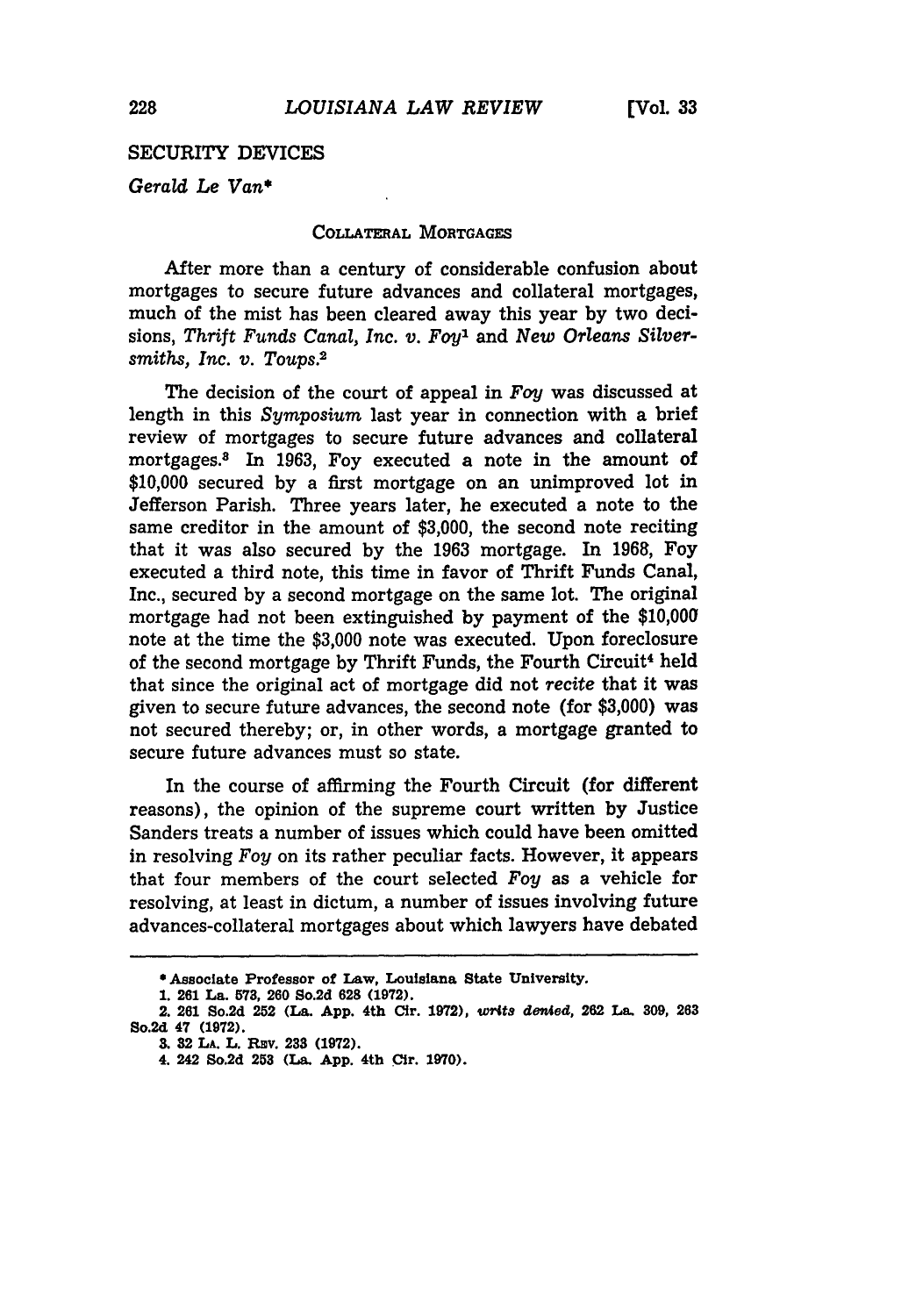for years. For this reason, *Foy* is probably one of the most important Louisiana decisions in the area of secured transactions.

The opinion begins **by** classifying all conventional mortgages into three categories: **(1)** mortgages to secure specific debts, (2) mortgages to secure future advances, and **(3)** collateral mortgages. The latter is defined as follows:

"A collateral mortgage is a mortgage designed, not to directly secure an existing, debt, but to secure a mortgage note pledged as collateral security for a debt or a succession of debts. The mortgage is usually drawn in favor of future holders, represented **by** a nominal mortgagee. For convenience in pledging, the companion promissory note is usually payable to bearer on demand. The maker may reissue the note from time to time."5 (Citations omitted.)

The court refused to classify the *Foy* first mortgage as a collateral mortgage since it secured a specific debt and possessed "none of the formal characteristics of a collateral mortgage." It rejected the argument that reference in the printed act of mortgage to multiple notes contemplated anything other than the possibility that the specific debt might be represented **by** multiple notes or that the printed reference to "any future holder" of such notes contemplated anyone other than the transferee **by** negotiation of the specific note described in the mortgage. Nor was the court impressed that the mortgage form referred to "other indebtedness secured hereby," which referred to nothing more than advances for taxes, insurance premiums, and attorney fees which are customarily secured **by** the act of mortgage.

The supreme court rejected the Fourth Circuit's position that in order to secure a future advance, the act of mortgage must so recite. According to the opinion:

"It may be phrased as security for an existing debt, when no debt in fact exists, and yet secure a later debt *in accordance with the intention of the parties....* We find nothing in the present record, however, to show that, *when the first mortgage was executed,* the parties intended that it secure future advances. Quite to the contrary, the record reflects that it was designed only to secure an existing debt, a loan made

**5. 261 La. 573, 579, 260 So.2d 628, 630 (1972). (Emphasis added.)**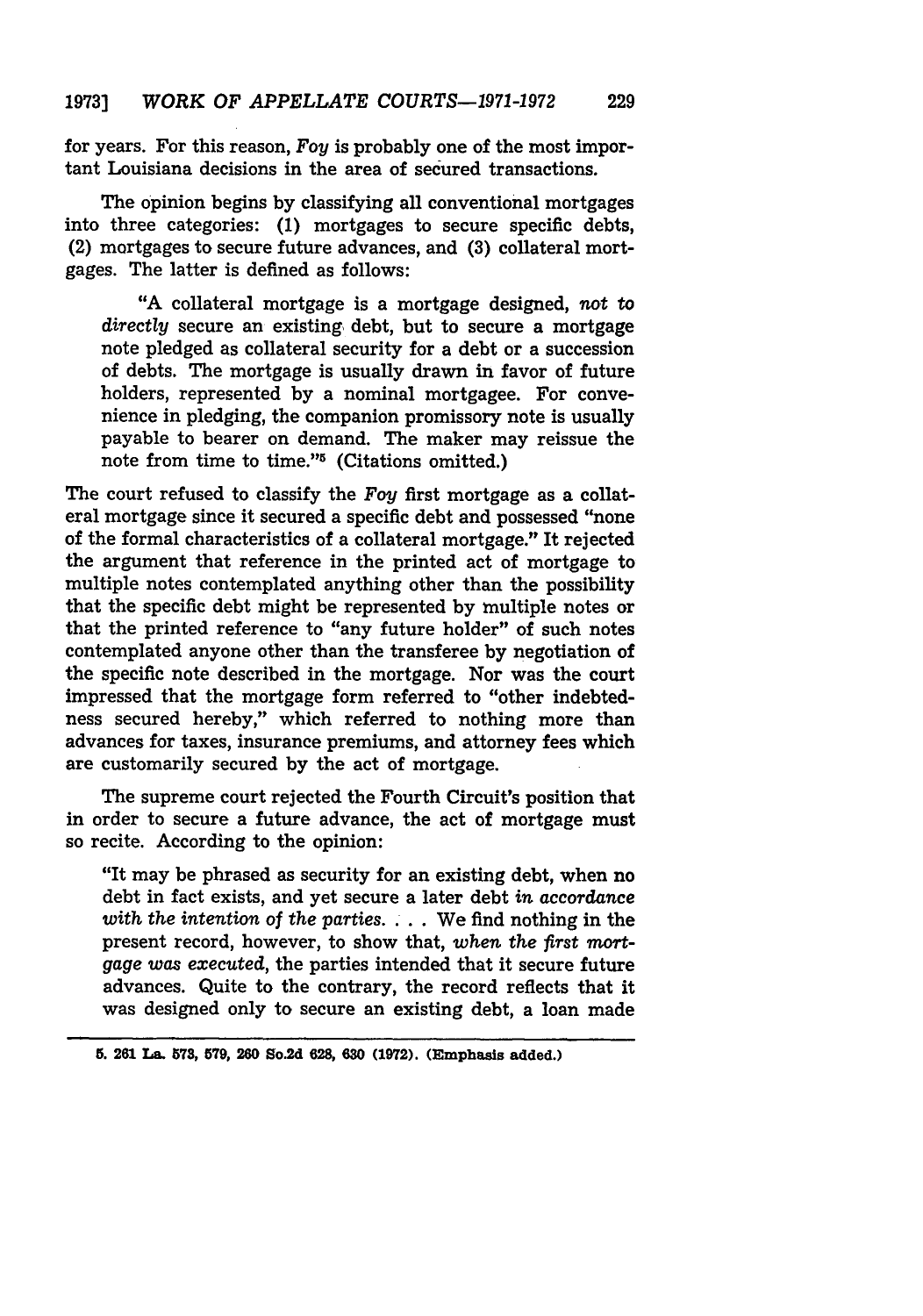contemporaneously with the execution of the mortgage.... We conclude that the present mortgage is one for a specific  $debt."$ <sup>6</sup> (Emphasis added.)

Justices Hamlin, Dixon, and Summers dissented. Justice Hamlin found evidence in the record satisfactory to him that Foy and his original mortgagee had agreed that the first mortgage would secure future advances and that the agreement was broad enough to cover the note in question. He seemed to place great reliance in the mortgage form provisions referred to above. Justice Dixon felt that *Walmsley* **v.** *Resweber7* should control and that the intent for the mortgage to secure future advances should be reflected in its face. He stated: "Our holding implies that these loans are unsecured in absence of parol *evidence* to establish the intent of the parties at the time the mortgage was executed."8 (Emphasis added.)

The majority opinion makes clear that whether or not a mortgage may secure money yet to be lent need not be disclosed **by** the public records. To the title examiner, this means that every mortgage must be assumed to secure the maximum amount stated therein. To the lender who utilizes a mortgage which does not recite the parties' contemporaneous intention to secure future loans, it means that he must preserve or obtain evidence of that intention. To the cautious practitioner, the Foy decision means, as always, that the better part of wisdom is to recite the intention to secure future advances in the act of mortgage. The decision is a welcome relief to those practitioners who have omitted such recitals in existing mortgages as well as a warning that they had best change their ways or be prepared to bear a rather heavy burden of proof. I must join Justice Dixon in questioning the desirability of permitting parol evidence to vary a mortgage which, on its face, may look like it secures only a single specific indebtedness. The temptation to confect such evidence in retrospect should be discouraged.

**<sup>6.</sup> Id. at 582-83, 260 So.2d at 631. The court** specifically **rejected as dictum a statement to the contrary in** *WalmsleJ* v. *Resweber,* **105 La. 522, 30 So. 5 (1901); "In** *Walmsley,* **the basic** question **was one of priority as between a** 'collateral' mortgage **and a third person's** mortgage that attached **while the** collateral mortgage **notes were in the hands** of **the** maker." **Id at 583-84 n.3, 260 So.2d** at **632 n.3.**

**<sup>7. 105</sup> La. 522, 30 So. 5 (1901).**

**<sup>8. 261</sup> La. 573, 604, 260 So.2d 631, 639 (1972).**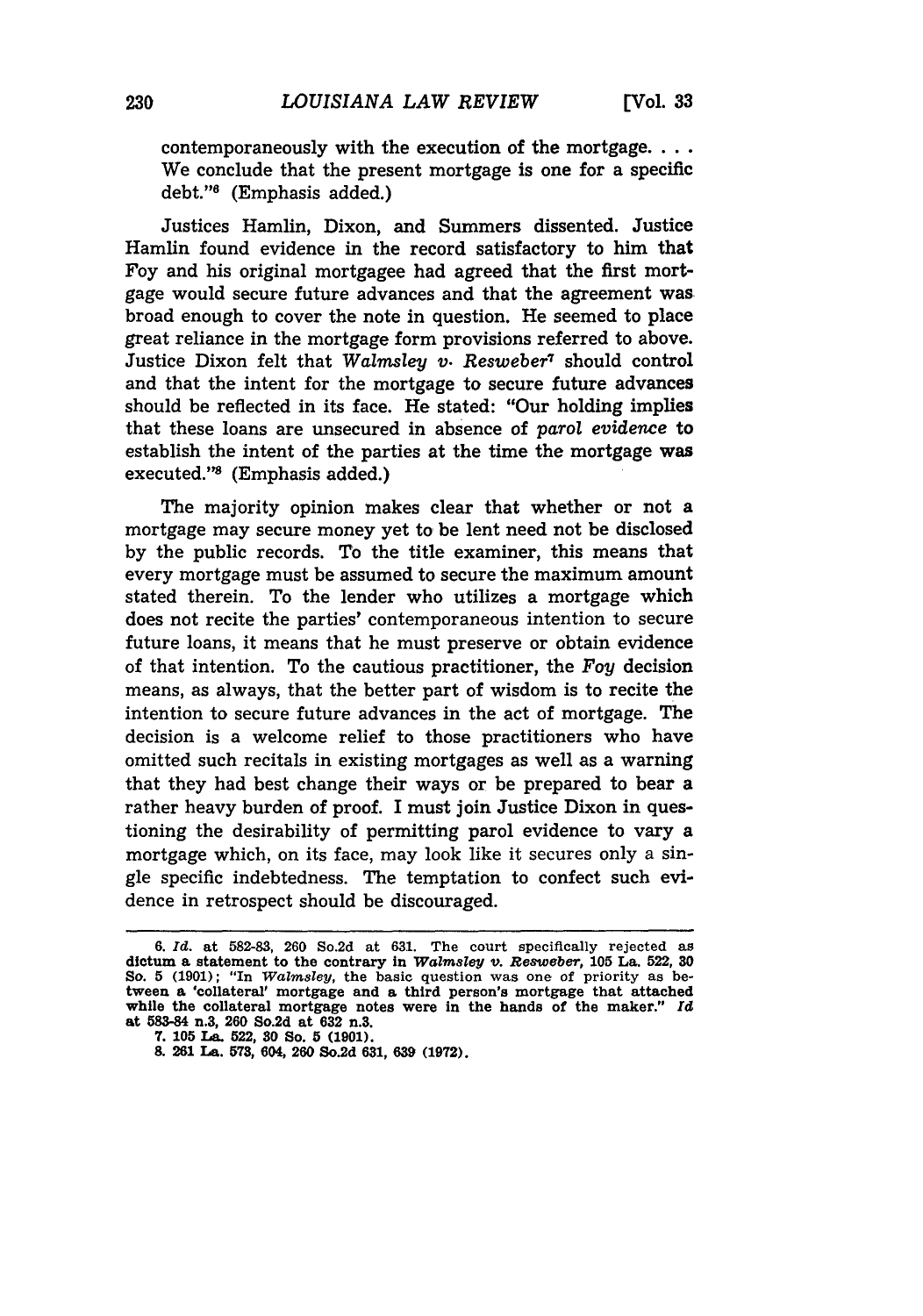*New Orleans Silversmiths, Inc. v. Toups* dealt with competing collateral mortgages, each of which fit the definition of "collateral mortgage" set forth in Foy. Toups borrowed \$75,000 from the Hibernia National Bank secured by the pledge of a collateral mortgage note in the amount of \$150,000. The collateral mortgage affected lots in the City of New Orleans. The pledged note secured the initial loans and any other indebtedness due the bank up to \$150,000. Later in the year, he executed a second collateral mortgage affecting the same property securing a collateral mortgage note for \$50,000, which note he pledged to Silversmiths as security for a \$35,000 loan. Thereafter, a corporation in which Toups was interested borrowed \$95,000 from the Hibernia Bank. Toups personally guaranteed the corporate loan, and the original collateral mortgage note, which had remained in the bank's possession, likewise secured its repayment. Toups defaulted on his loan from Silversmiths and the latter foreclosed. The bank intervened, claiming the first **\$150,000** of proceeds of foreclosure as pledgee of the collateral mortgage note both to secure Toups' personal debt of **\$75,000** and to secure **\$75,000** of the **\$95,000** corporate debt. Silversmiths admitted that the bank primed as to the original loan to Toups but claimed that its second mortgage primed the Hibernia as to the corporate loan. In essence, counsel for Silversmiths argued:

- **(1)** that a collateral mortgage becomes effective as to third persons only from the time it is recorded or from the time the collateral mortgage note is pledged, whichever is later;
- (2) that the collateral mortgage note given the bank could not have been pledged to secure the loan to the corporation until the corporate loan was made;
- **(3)** that the corporate loan was made subsequent to the recordation of the collateral mortgage note which Silversmiths held; and thus
- (4) that the Silversmiths mortgage must necessarily prime the bank mortgage insofar as the latter secured the corporate loan.

On the other hand, counsel for the bank argued that its collateral mortgage note had been pledged once and for all on the date of original delivery to the bank (the mortgage having been previously recorded) and that the date of original delivery fixed the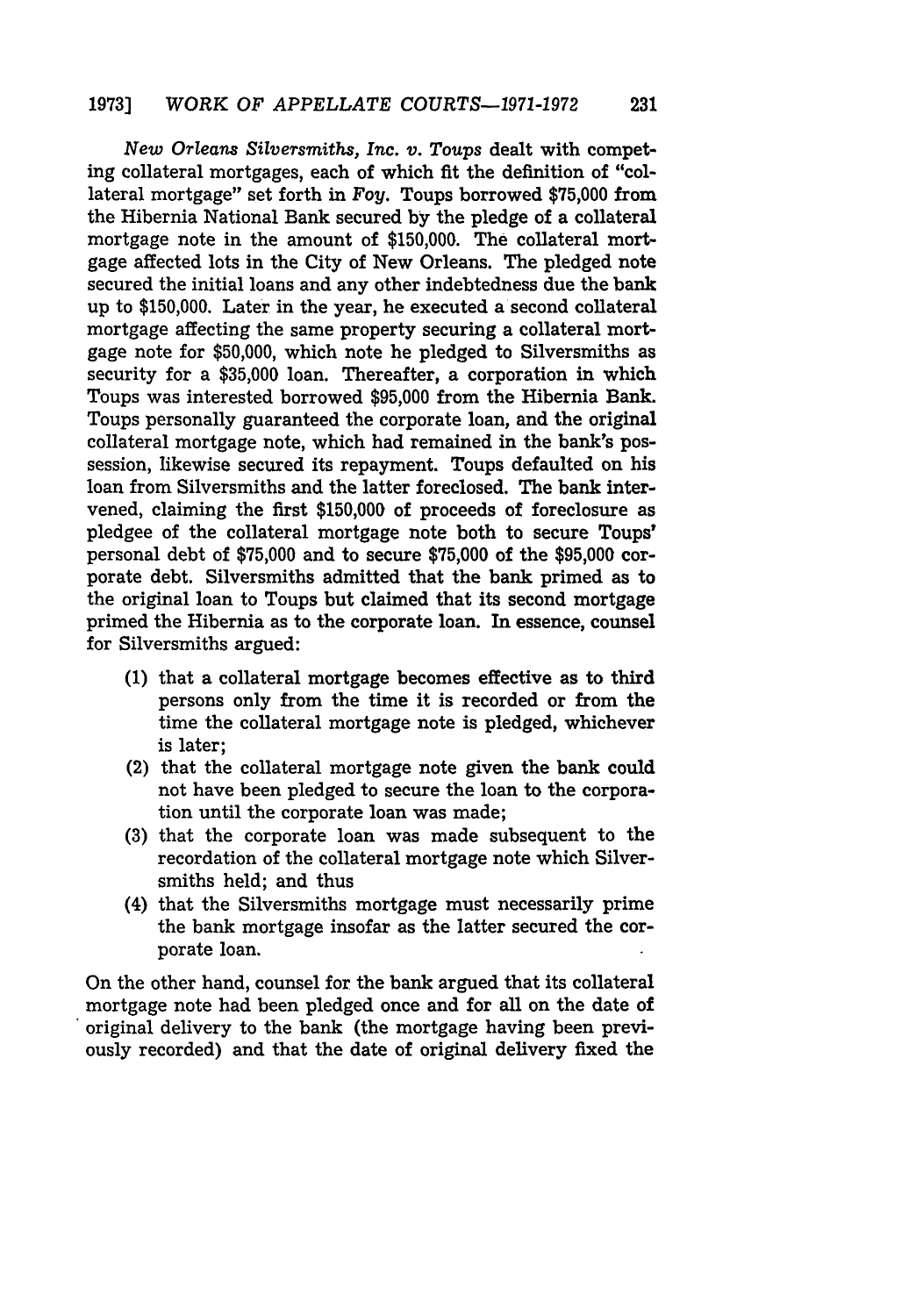rank of its mortgage regardless of the date of any actual loans which it might secure.

In the case of the classical mortgage to secure future advances, article **3293** of the Civil Code9 gives the mortgage "a retrospective effect to the time of the *contract."* Apparently, the "contract" referred to is the act of mortgage itself which, of course, is not effective as against third persons until properly recorded. However, it is doubtful that this article was drafted in contemplation of the collateral mortgage device as we know it. In 1952, article 3158 of the Civil Code, dealing with the formalities of *pledge,* was amended to give retroactive effect to a *pledge* to secure future advances so long as the thing pledged remained in the hands of the pledgee to secure

''a particular loan **...** or to secure advances to be made up to a certain amount, and if so desired to secure any other obligations or liabilities of the pledgor to the pledgee then existing or *thereafter arising* **...** and such renewals, additional loans and advances or other obligations or liabilities shall be secured by the collateral to the same extent as if they came into existence when the instrument or item *was originally pledged* ... **."** (Emphasis added.)

By design or accident, the term "shall be secured by the same *collateral"* could refer not only to a pledged note, but also to whatever "collateral" secures the payment of that note. From this premise, one can plausibly reason that if the collateral mortgage note is to be given retroactive effect, like effect is to be given to the rank of the collateral mortgage itself. This is the way the Fourth Circuit resolved the ranking problem.

Judge Lemmon dissented, principally on the ground that article 3158 could not affect the rank of the collateral *mortgage* but only the rank of the pledged note. Writs were refused by the supreme court on the basis that the result was correct. Justice Tate concurred in the refusal, acknowledging that although article 3158 did not

"regulate the extent of the mortgage and the necessity for a

**<sup>9.</sup>** "But the right of mortgage, in this case, shall only be realized in so far as the promise shall be carried into effect **by** the person making it. The fulfillment of the promise, however, shall impart to the mortgage a retrospective effect to the time of the contract."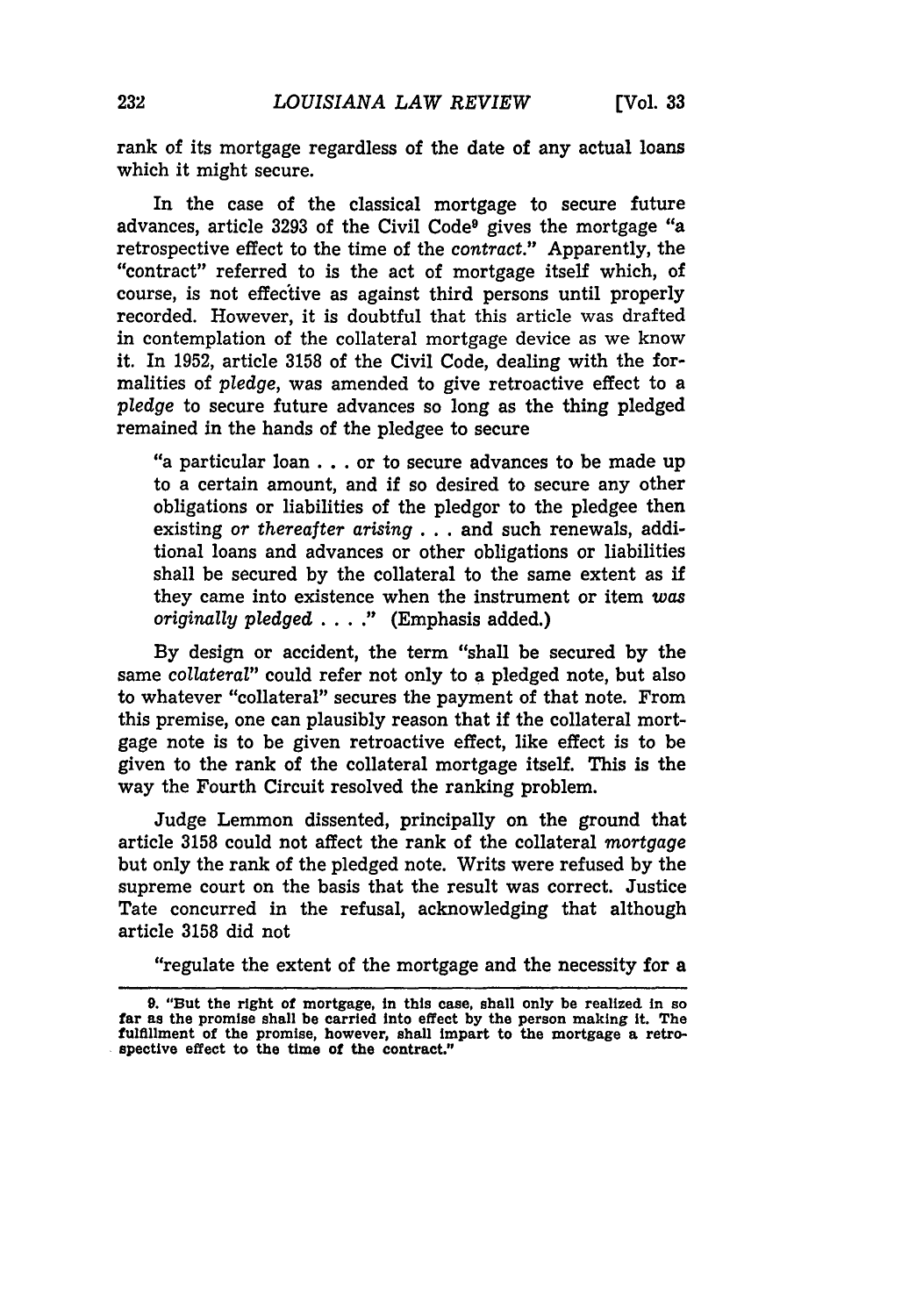principal debt secured thereby.... Taking into consideration the jurisprudential development of the 'collateral mortgage' security device, based upon the pledge of the collateral mortgage note, I think the court of appeal majority ascribed an appropriate legislative intent to the 1962 amendment of Article 3158."10

Perhaps we should ask what would have happened had Toups repaid his personal loan in full prior to the recording of the Silversmiths mortgage and the bank retained the collateral mortgage note until the corporate loan. The Fourth Circuit answered this question in dictum:

"The retroactive effect created **by** this statute [article **3158]** may, **by** mutual consent, be made applicable not only to renewal of the primary loan but to new or additional loans, *even though the original obligation has been fully paid.""1* (Emphasis added.)

Considering the origin and widespread usage of the collateral mortgage device, the result in *Silversmiths* is not surprising. Prior cases established that the collateral mortgage would rank as of the time the collateral mortgage note was pledged. So long as the collateral mortgage note remains in the pledgee's possession, article 3158 deems each new loan secured by the pledged note as though such loan had been made simultaneously with its initial delivery in pledge. Thus, if the collateral mortgage ranks effective with the delivery of the collateral mortgage note, and if subsequent advances are deemed secured by the collateral mortgage note as of its original delivery, then, in effect, each subsequent advance is also secured by the collateral mortgage, which likewise ranks from the time of delivery of the collateral mortgage note. To those not familiar with this practice, the collateral mortgage device may sound strange and circuitous. To those of us who are accustomed to using it, the Foy and *Silversmiths* decisions bring a new measure of comfort.

#### **JUDICIAL MORTGAGES**

*United States Fidelity & Guaranty* Co. *v. Ballard12* involved

**<sup>10. 262</sup> La. 809, 263** So.2d **47 (1972).**

**<sup>11. 261</sup>** So.2d 252, **255 (1972).**

**<sup>12. 250</sup> So.2d 217 (La. App. 1st Cir. 1971).**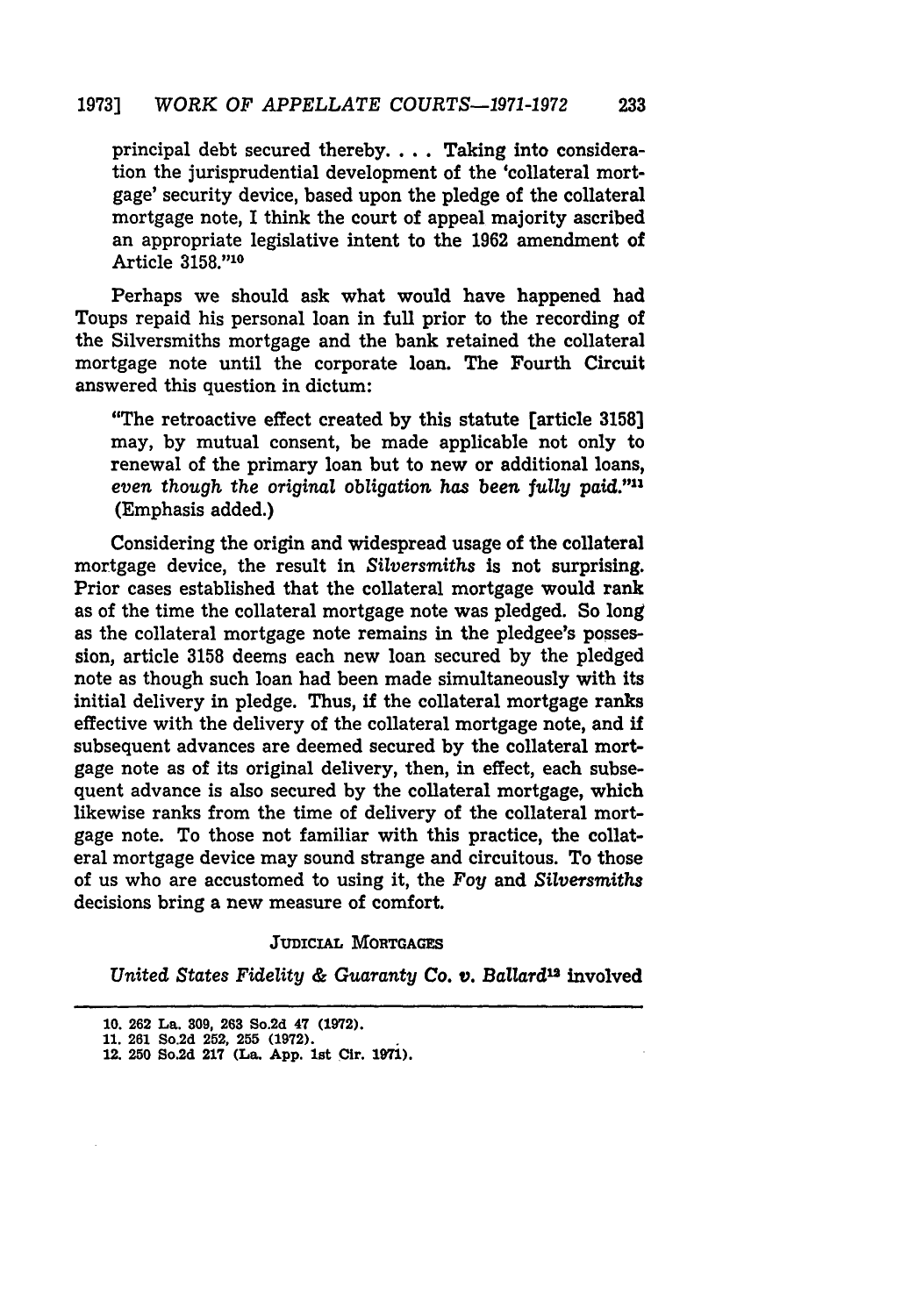a judicial mortgage affecting property subject to the Louisiana homestead exemption. The judgment debtor was adjudicated bankrupt following the recordation of the judgment. The trustee in bankruptcy, recognizing the homestead exemption, disclaimed the property in favor of the bankrupt, whereupon the bankrupt sued for the erasure of the judicial mortgage, claiming that the trustee's disclaimer was binding on all other creditors including the plaintiff. The First Circuit refused to order cancellation of the inscription. In its view, the actions of the bankruptcy trustee bound neither the plaintiff nor the court. Citing its earlier decision in *Jaubert Bros.*, Inc. v. Landry,<sup>18</sup> the court observed that, had the bankrupt proved that the homestead was worth no more than the balance due on the purchase price, he would have been entitled to a judgment declaring the homestead free of the judicial mortgage.

#### PRIVATE WORKS ACT

As usual, the Private Works Act (R.S. 9:4801-42) has prompted considerable litigation. However, space limitations allow mention of only a few cases.14 In *Long Leaf Lumber, Inc. v. Svolos,15* a material supplier filed a lien but could prove only

**15. 258** So.2d 121 (La. **App. 2d Cir. 1972).**

**<sup>13. 15</sup>** So.2d **158** (La. **App.** 1st Or. 1943).

<sup>14.</sup> *See, especially:* D'Aubln v. Mauroner-Craddock, Inc., **262** La. **350, 263** So.2d **317 (1972)** (construction lender with knowledge of contractor's diversion of construction loan proceeds to repay loan **by** law firm of which lender's chairman of the board was a partner-to be noted In subsequent issue of this Review); McNeely v. Barron Constr. Co., **261** So.2d **333** (La. **App.** 4th Cir. **1972)** (no failure of consideration for performance bond Issued for *19* of the con- tract price but surety agreed to pay **15%** attorney fees In the event of default); State Lumber **&** Supply Co. v. **Gill, 259** So.2d **639** (La. **App.** 1st **Cir. 1972)** (personal action **by** material furnisher against owner survives peremption of lien where supplier in privity with owner's representative); Magnon Elec., Inc., v. **J.** P. Van Way Eng'r Contr., Inc., **256** So.2d **851** (La. **App. 3d Cir. 1972)** (lien claimant's failure to object to solvency of surety within **10** days **after** concursus proceeding filed under R.S. 9:4804 absolves owner from liability-liens properly cancelled; surety became insolvent subsequent to contestability period); Fireman's Fund Am. Ins. Co. v. Milstid, **253** So.2d **571** (La. **App.** 1st CIr. **1971)** (owner's statutory obligation to furnish performance and *lien* bond does not create any obligation to lien claimants where bond **by** its terms secures performance only-suretyship strictly construed); Jeffers' Trust v. Justice, 253 So.2d 234 (La. App. 4th Cir. 1971) (work "completed" under unrecorded contract notwithstanding lack of required approval of work by municipal and parochial inspectors); Walters Air Cond. Co. v. Fireman's Fund Ins. Co., 252 So.2d **919** (La. **App. 2d** Cir. **1971)** (payment of subcontractor impairing surety's right of subrogation); Calandro Dev., Inc. v. R. M. Butler Contr., Inc., 249 So.2d 254 (La. **App.** 1st Cir. **1971)** (surety on performance bond subrogated to contractor's tort action against negligent design engineer).